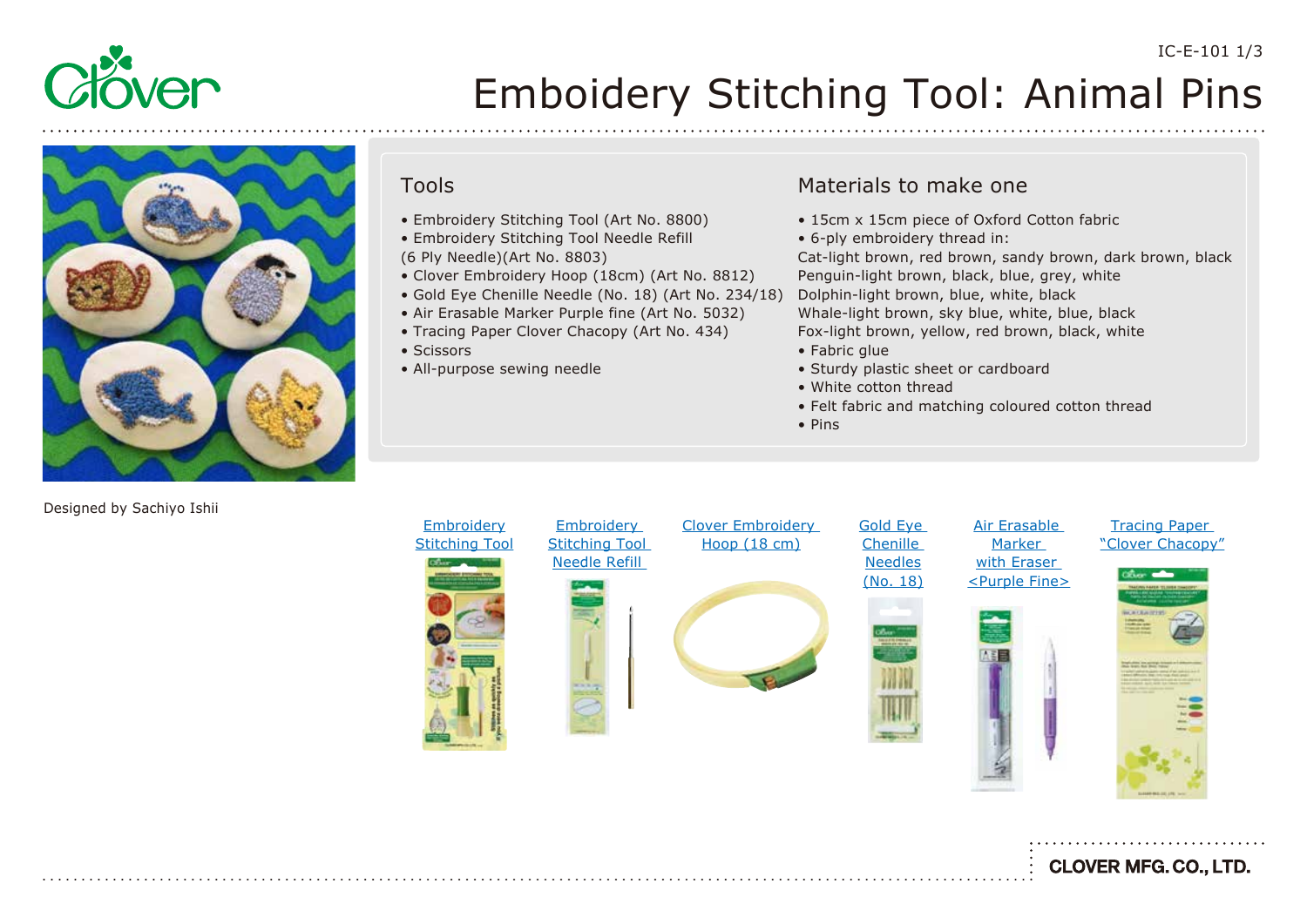

# Emboidery Stitching Tool: Animal Pins

- 1. Transfer the motif onto the fabric, using Chacopy or cut out motif and draw lines with a pencil.
- 2. Place the fabric in hoop. For the best result, use Clover Embroidery Hoop which grips the fabric firmly.

# *\* Please find the blog for Embroidery Stitching Tool on our website. <https://www.clover-mfg.com/blog/828>*

3. Using the Embroidery Stitching Tool, adjust the needle length to position 1 and start stitching.

Work the outline of the motif in light brown thread first

 (red brown thread for cat) and referring to the photograph for the correct colours, work the body of the motif from outer edge towards centre.

 When you finish one colour, leave a fairly long end, thread end through chenille needle and fill in any gaps with hand stitching if needed.

4. Referring to the photo, work the details using the following colours:

Cat-with black, make straight stitches for eyes.

 With dark brown, make straight stitches for whiskers and nose. Penguin-with black, French knot the eyes and straight stitch the beak and feet.

Dolphin-with black, French knot the eyes.

**Instructions Instructions Instructions Instructions**  With blue, embroider dots for spout. Fox-with black, make straight stitches for eyes. With red brown, French knot the nose.

- 5. Lightly coat the loops on the wrong side of work with fabric glue. Allow it to dry.
- 6. Release the work from hoop. Mark the cutting line on the right side, using the template. Cut out the motif.
- 7. Cut out sturdy plastic sheet or cardboard to template. Work a running stitch around edge of fabric, encase the plastic sheet or cardboard and pull thread tightly. Make a knot to secure the end.
- 8. Cut out felt fabric to the template. Sew pin to the felt. Attach felt to back of the pin.

# **How to assembly the pin**





**CLOVER MFG. CO., LTD.**